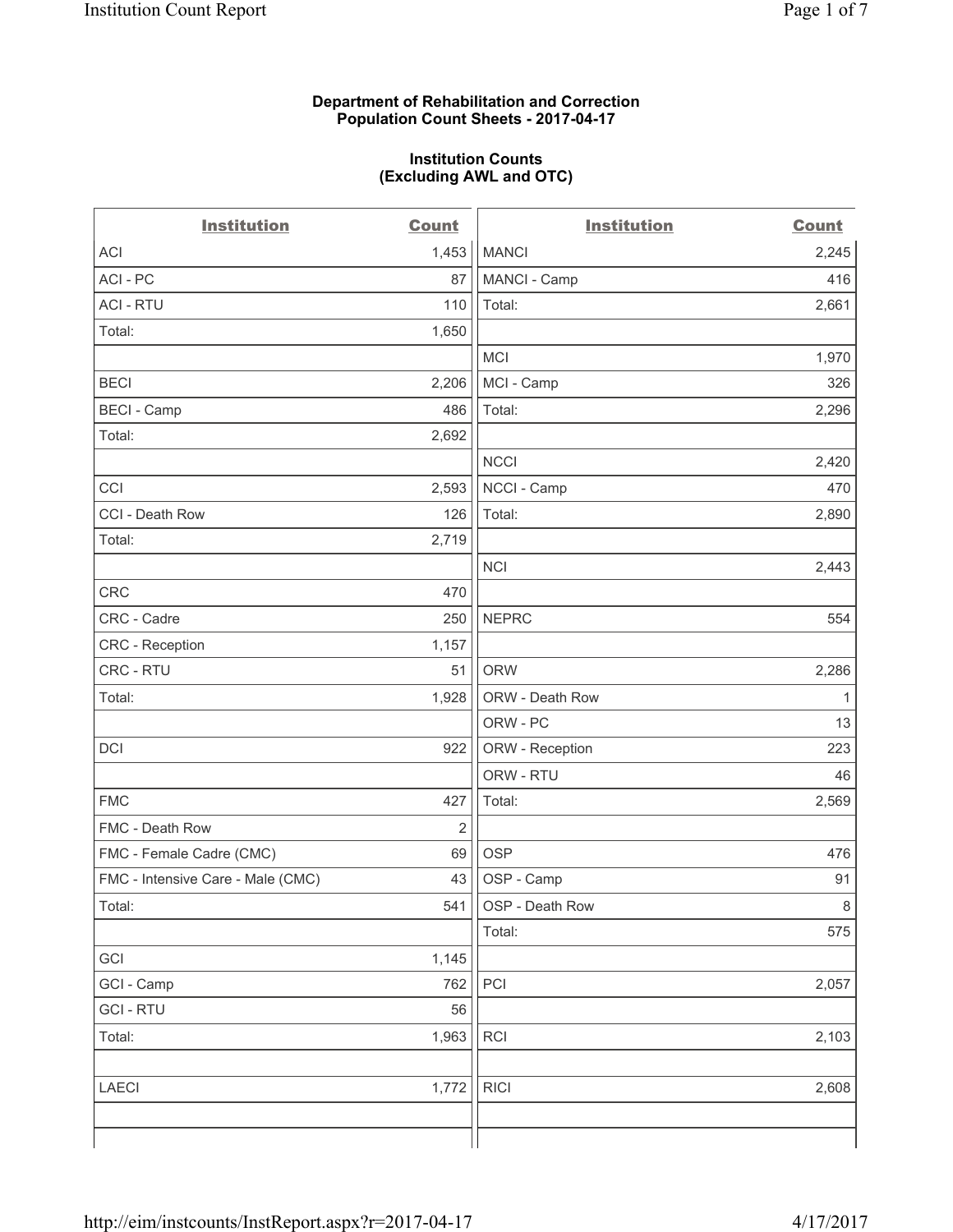| LECI                     | $2,056$ SCI |                |                          | 2,010  |
|--------------------------|-------------|----------------|--------------------------|--------|
| LECI - Camp              | 160         |                |                          |        |
| Total:                   | 2,216       | SOCF           |                          | 1,220  |
|                          |             | SOCF - RTU     |                          | 58     |
| LOCI                     | 2,224       | Total:         |                          | 1,278  |
| LORCI                    | 232         | <b>TCI</b>     |                          | 1,089  |
| LORCI - Cadre            | 150         | TCI - Camp     |                          | 451    |
| <b>LORCI - Reception</b> | 1,028       | Total:         |                          | 1,540  |
| Total:                   | 1,410       |                |                          |        |
|                          |             | <b>TOCI</b>    |                          | 932    |
| <b>MACI</b>              | 1,039       | TOCI - PC      |                          | 92     |
| MACI - Minimum           | 1,297       | Total:         |                          | 1,024  |
| Total:                   | 2,336       |                |                          |        |
|                          |             | <b>WCI</b>     |                          | 1,164  |
|                          |             | <b>WCI-RTU</b> |                          | 88     |
|                          |             | Total:         |                          | 1,252  |
|                          |             |                |                          |        |
|                          |             |                | <b>Total Population:</b> | 50,233 |

\* The Total Population includes 30 Offenders with Reason Codes 30 & 31. \*\* The Total Population includes 40 Offenders with Reason Code 0A.

## **Male Population by Security Level (Include AWL and Exclude OTC)**

| $\cdot$<br><b>Security Level</b> | <b>Body</b> | . .<br><b>AWL</b> | $(-OTC)$ | <b>Total</b> |
|----------------------------------|-------------|-------------------|----------|--------------|
| Total Level 5                    | 91          | 0                 | 0        | 91           |
| Total Level 4                    | 2,027       | 22                | 16       | 2,033        |
| Total Level 3                    | 12,014      | 165               | 123      | 12,056       |
| Total Level 2                    | 15,988      | 231               | 177      | 16,042       |
| Total Level 1                    | 15,766      | 178               | 90       | 15,854       |
| <b>Total Death Row</b>           | 137         |                   | O        | 138          |
| <b>Total Male</b>                | 46,023      | 597               | 406      | 46,214       |

## **Female Population by Institution (Include AWL and Exclude OTC)**

| <b>Institution</b>       | <b>Body</b> | <b>AWL</b> | $(-OTC)$ | <b>Total</b> |
|--------------------------|-------------|------------|----------|--------------|
| <b>DCI</b>               | 922         | 9          |          | 924          |
| <b>FMC</b>               | 18          | 5          |          | 21           |
| FMC - Female Cadre (CMC) | 69          | ◠          |          | 71           |
| <b>NEPRC</b>             | 554         | 19         | 6        | 567          |
| <b>ORW</b>               | 2,285       | 61         | 29       | 2,317        |
|                          |             |            |          |              |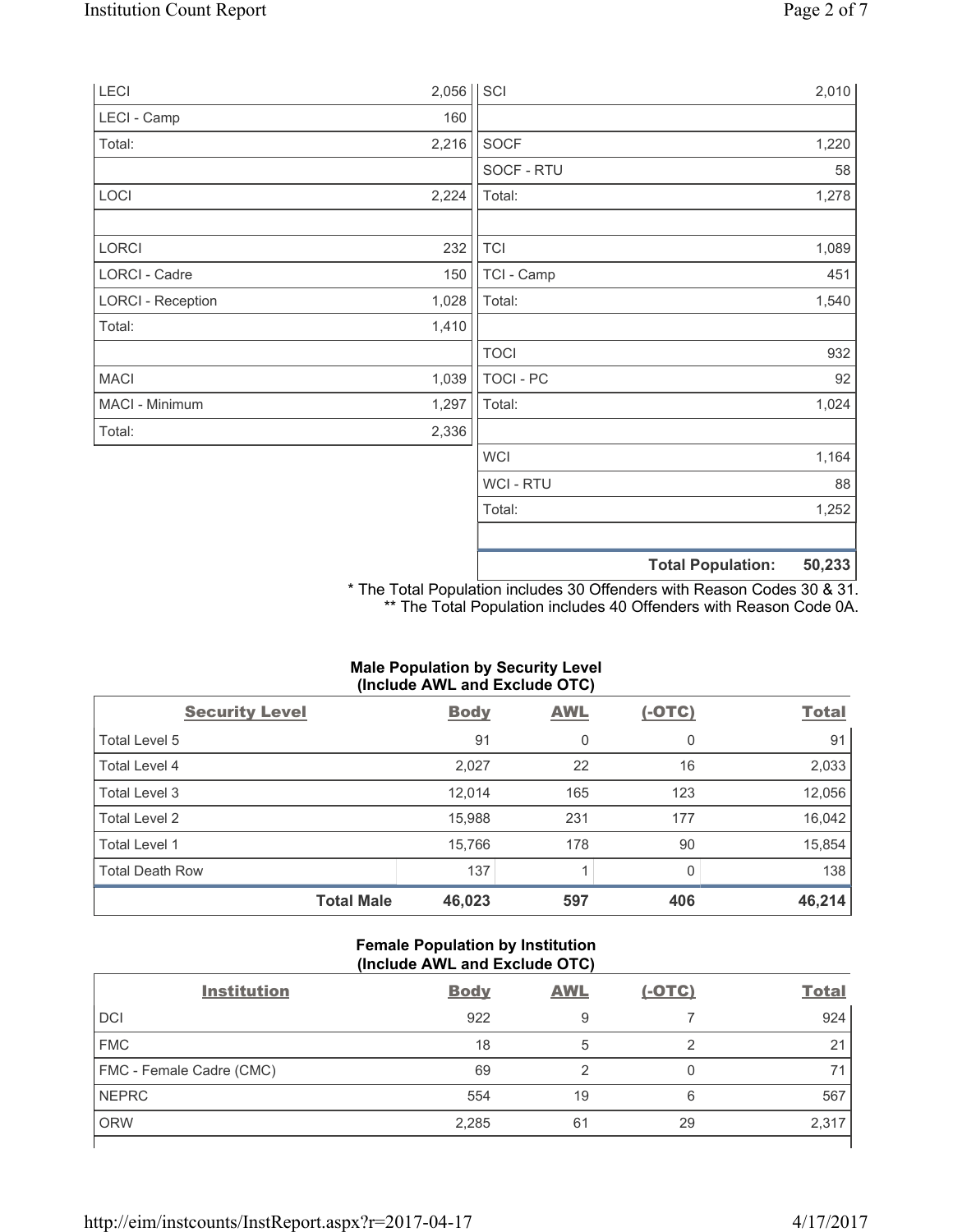| <b>ORW</b> - Death Row |                          |        | 0   |     |        |
|------------------------|--------------------------|--------|-----|-----|--------|
| ORW - PC               |                          | 13     | 0   |     | 13     |
| <b>ORW</b> - Reception |                          | 223    | 3   |     | 226    |
| <b>ORW - RTU</b>       |                          | 46     |     |     | 46     |
|                        | <b>Total Female</b>      | 4,131  | 99  | 44  | 4,186  |
|                        |                          |        |     |     |        |
|                        | <b>Total Population:</b> | 50,154 | 696 | 450 | 50,400 |

#### **Male Population by Institution: Security Level 5 (Include AWL and Exclude OTC)**

| <b>Institution</b>   | <b>Body</b> | <b>AWL</b> | $(-OTC)$ | <b>Total</b> |
|----------------------|-------------|------------|----------|--------------|
| <b>OSP</b>           | 84          |            |          | 84           |
| <b>SOCF</b>          | 4           |            |          |              |
| SOCF - RTU           | ◠<br>◡      |            |          |              |
| <b>Total Level 5</b> | 91          |            |          |              |

# **Male Population by Institution: Security Level 4 (Include AWL and Exclude OTC)**

| <b>Institution</b>       | <b>Body</b>    | <b>AWL</b>          | $(-OTC)$            | <b>Total</b>              |
|--------------------------|----------------|---------------------|---------------------|---------------------------|
| <b>ACI</b>               | $\overline{7}$ | 1                   | 1                   | $\overline{7}$            |
| CRC                      | 19             | 0                   | $\mathsf{O}\xspace$ | 19                        |
| CRC - Reception          | 1              | $\mathsf{O}\xspace$ | $\mathsf 0$         | 1                         |
| GCI                      | $\mathfrak{S}$ | $\mathsf{O}\xspace$ | $\mathsf{O}\xspace$ | $\ensuremath{\mathsf{3}}$ |
| LECI                     | 16             | $\mathsf{O}\xspace$ | $\mathsf{O}\xspace$ | $16\,$                    |
| <b>LORCI</b>             | $\overline{7}$ | $\mathbf{1}$        | $\mathbf{1}$        | $\overline{7}$            |
| LORCI - Cadre            | $\mathbf 1$    | $\mathsf{O}\xspace$ | $\mathsf 0$         | 1                         |
| <b>LORCI - Reception</b> | $\overline{4}$ | $\mathsf{O}\xspace$ | $\mathsf{O}\xspace$ | $\overline{4}$            |
| <b>MACI</b>              | 39             | $\mathsf{O}\xspace$ | $\mathsf{O}\xspace$ | 39                        |
| <b>MANCI</b>             | 28             | $\mathbf 1$         | 1                   | 28                        |
| <b>MCI</b>               | 1              | $\mathsf{O}\xspace$ | $\mathsf{O}\xspace$ | 1                         |
| <b>NCCI</b>              | $\overline{4}$ | $\mathbf{1}$        | $\mathbf{1}$        | 4                         |
| <b>OSP</b>               | 389            | $\mathsf 3$         | $\mathbf{1}$        | 391                       |
| <b>RCI</b>               | 11             | $\mathsf{O}\xspace$ | $\mathsf{O}\xspace$ | 11                        |
| <b>RICI</b>              | $\overline{9}$ | $\mathsf{O}\xspace$ | $\mathbf 0$         | $\mathsf g$               |
| <b>SOCF</b>              | 1,214          | 12                  | 10                  | 1,216                     |
| SOCF - RTU               | 49             | $\mathsf{O}\xspace$ | $\mathsf 0$         | 49                        |
| <b>TCI</b>               | 5              | $\mathsf{O}\xspace$ | $\mathsf 0$         | 5                         |
| <b>TOCI</b>              | 188            | $\mathfrak{S}$      | $\mathbf{1}$        | 190                       |
| <b>TOCI - PC</b>         | 17             | $\mathsf{O}\xspace$ | $\mathsf{O}\xspace$ | 17                        |
| WCI                      | 12             | $\mathsf{O}\xspace$ | $\mathbf 0$         | 12                        |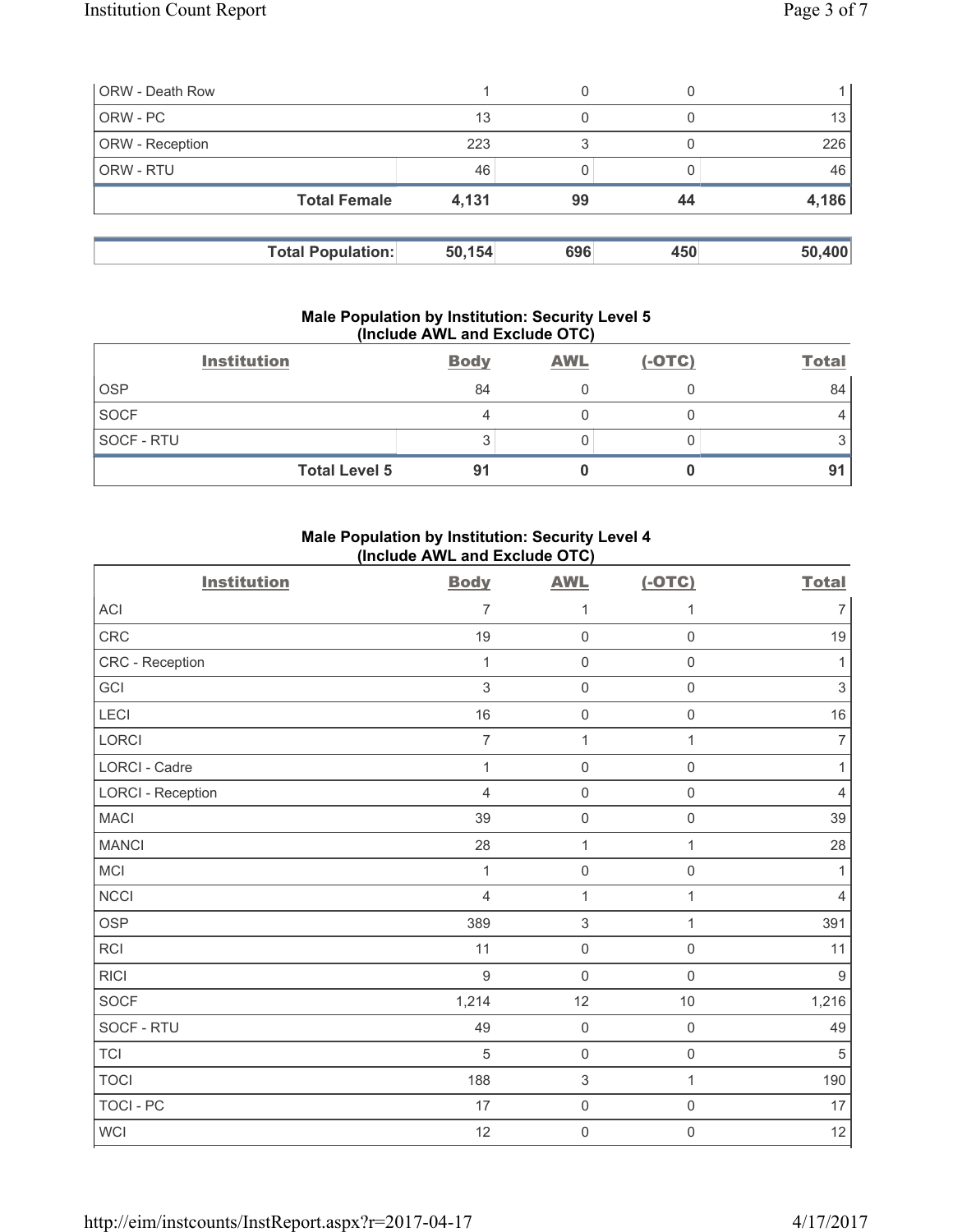| <b>WCI-RTU</b>       |       |          |        |
|----------------------|-------|----------|--------|
| <b>Total Level 4</b> | 2,027 | n,<br>-- | 2,033' |

| <b>Institution</b>                | $($ moludo Arra and Exclude OTO $)$<br><b>Body</b> | <b>AWL</b>          | $(-OTC)$            | <b>Total</b>        |
|-----------------------------------|----------------------------------------------------|---------------------|---------------------|---------------------|
| ACI                               | 17                                                 | $\overline{2}$      | 1                   | 18                  |
| ACI-PC                            | $\overline{2}$                                     | $\mathsf 0$         | $\mathsf{O}\xspace$ | $\sqrt{2}$          |
| <b>BECI</b>                       | $\overline{7}$                                     | $\mathsf 0$         | $\mathsf{O}\xspace$ | $\overline{7}$      |
| CCI                               | $\overline{7}$                                     | $\mathsf 0$         | $\mathsf{O}\xspace$ | $\boldsymbol{7}$    |
| CRC                               | 100                                                | $\sqrt{5}$          | 4                   | 101                 |
| CRC - Cadre                       | 144                                                | $\mathbf 0$         | $\mathsf{O}\xspace$ | 144                 |
| CRC - Reception                   | 886                                                | 20                  | 16                  | 890                 |
| CRC - RTU                         | 51                                                 | $\mathsf 0$         | $\mathsf{O}\xspace$ | 51                  |
| CRC - Youth                       | $\mathbf 0$                                        | $\mathbf{1}$        | $\mathbf{1}$        | $\mathsf{O}\xspace$ |
| <b>FMC</b>                        | $\sqrt{5}$                                         | $\mathbf 2$         | $\mathsf{O}\xspace$ | $\overline{7}$      |
| FMC - Intensive Care - Male (CMC) | $\mathbf{1}$                                       | $\mathbf 0$         | $\mathsf 0$         | $\mathbf{1}$        |
| LECI                              | 2,015                                              | 12                  | 12                  | 2,015               |
| LOCI                              | $\overline{2}$                                     | $\mathbf 0$         | $\mathsf{O}\xspace$ | $\overline{2}$      |
| LORCI                             | 54                                                 | 37                  | 33                  | 58                  |
| LORCI - Cadre                     | 94                                                 | $\mathsf 0$         | $\mathsf 0$         | 94                  |
| <b>LORCI - Reception</b>          | 587                                                | $\mathsf{O}\xspace$ | $\mathsf{O}\xspace$ | 587                 |
| <b>MACI</b>                       | 938                                                | $\overline{7}$      | 5                   | 940                 |
| <b>MANCI</b>                      | 2,193                                              | 22                  | 17                  | 2,198               |
| MCI                               | $\mathbf{1}$                                       | $\mathsf 0$         | $\mathsf{O}\xspace$ | 1                   |
| <b>NCCI</b>                       | 8                                                  | $\mathbf{1}$        | $\mathbf{1}$        | $\,8\,$             |
| <b>NCI</b>                        | $\,6\,$                                            | $\mathsf 0$         | $\mathsf{O}\xspace$ | $\,6\,$             |
| PCI                               | 33                                                 | $\overline{2}$      | $\mathsf{O}\xspace$ | 35                  |
| <b>RCI</b>                        | 1,910                                              | 18                  | 12                  | 1,916               |
| <b>RICI</b>                       | 5                                                  | $\mathsf 0$         | $\mathsf{O}\xspace$ | $\sqrt{5}$          |
| SCI                               | $\mathbf{1}$                                       | $\mathsf 0$         | $\mathsf 0$         | $\mathbf{1}$        |
| <b>SOCF</b>                       | $\mathbf 1$                                        | $\mathsf 0$         | $\mathsf{O}\xspace$ | 1                   |
| SOCF - RTU                        | $6\,$                                              | $\mathsf 0$         | $\mathsf{O}\xspace$ | 6                   |
| <b>TCI</b>                        | 1,039                                              | 21                  | 9                   | 1,051               |
| TCI - Camp                        | $\mathbf{1}$                                       | $\mathsf{O}\xspace$ | $\mathsf{O}\xspace$ | $\mathbf{1}$        |
| <b>TOCI</b>                       | 599                                                | $\overline{4}$      | 3                   | 600                 |
| <b>TOCI - PC</b>                  | 75                                                 | $\mathsf{O}\xspace$ | $\mathsf{O}\xspace$ | 75                  |
| <b>WCI</b>                        | 1,142                                              | 11                  | $\mathsf g$         | 1,144               |
| WCI - RTU                         | 84                                                 | $\mathsf 0$         | $\mathsf{O}\xspace$ | 84                  |
| <b>Total Level 3</b>              | 12,014                                             | 165                 | 123                 | 12,056              |

# **Male Population by Institution: Security Level 3 (Include AWL and Exclude OTC)**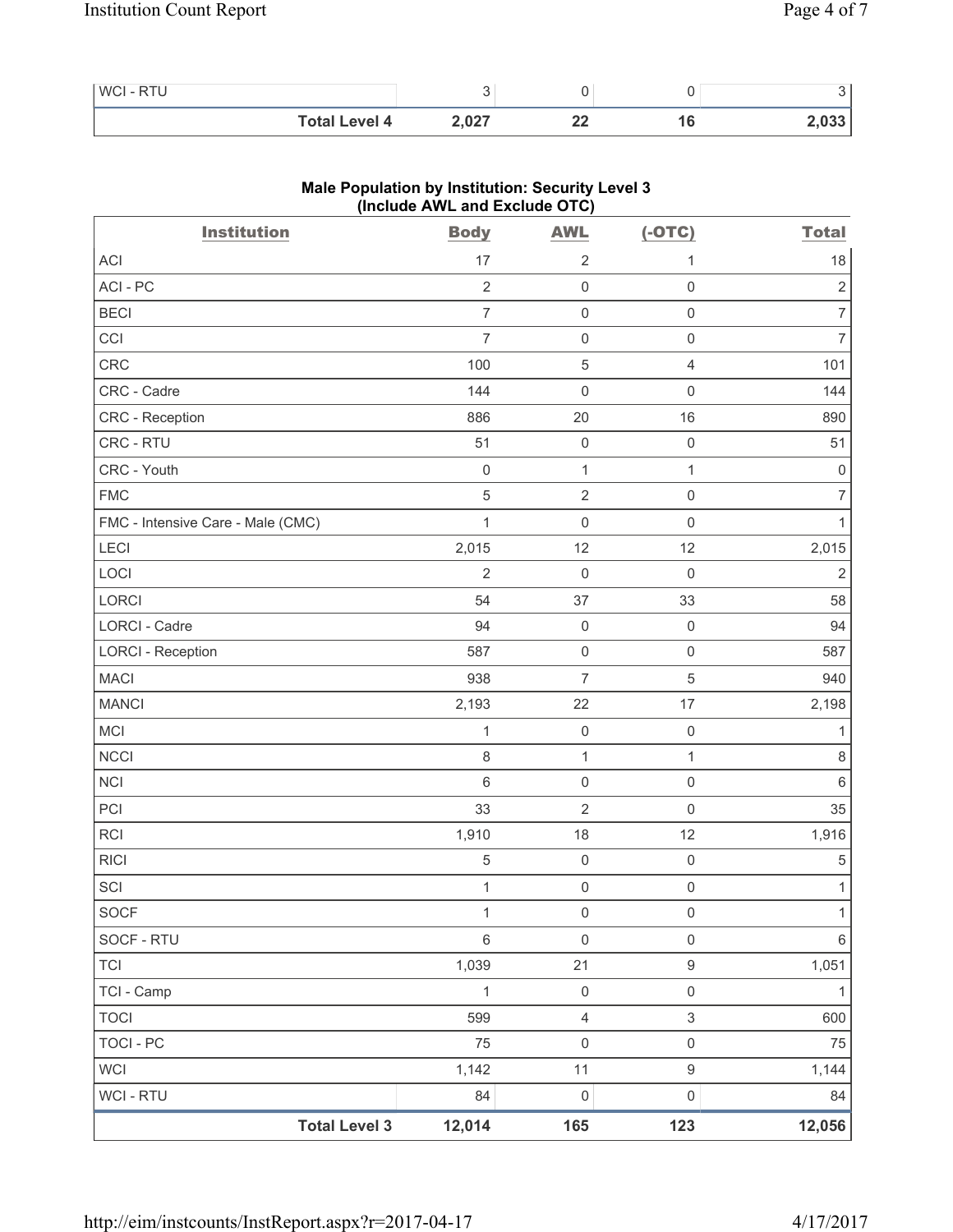| <b>Institution</b>                | <b>Body</b>               | <b>AWL</b>          | $(-OTC)$            | <b>Total</b>   |
|-----------------------------------|---------------------------|---------------------|---------------------|----------------|
| <b>ACI</b>                        | 729                       | 3                   | 1                   | 731            |
| ACI-PC                            | 83                        | 0                   | $\mathbf 0$         | 83             |
| <b>ACI - RTU</b>                  | 78                        | $\mathsf{O}\xspace$ | $\mathsf{O}\xspace$ | 78             |
| <b>BECI</b>                       | 1,402                     | 19                  | 12                  | 1,409          |
| CCI                               | 1,849                     | 20                  | 17                  | 1,852          |
| CRC                               | 167                       | 5                   | $\overline{4}$      | 168            |
| CRC - Cadre                       | 106                       | $\mathbf{1}$        | $\mathbf{1}$        | 106            |
| CRC - Reception                   | 195                       | $\,8\,$             | $\,6\,$             | 197            |
| CRC - Youth                       | $\mathsf 0$               | $\mathbf{1}$        | $\mathbf{1}$        | 0              |
| <b>FMC</b>                        | $\overline{7}$            | $\mathsf{O}\xspace$ | $\mathsf 0$         | $\overline{7}$ |
| FMC - Intensive Care - Male (CMC) | 19                        | $\mathsf{O}\xspace$ | $\mathsf{O}\xspace$ | 19             |
| GCI                               | 585                       | 4                   | $\overline{2}$      | 587            |
| <b>GCI-RTU</b>                    | 42                        | $\mathsf{O}\xspace$ | $\mathsf 0$         | 42             |
| <b>LAECI</b>                      | 1,114                     | 18                  | 17                  | 1,115          |
| LECI                              | 15                        | $\mathsf{O}\xspace$ | $\mathsf{O}\xspace$ | 15             |
| LOCI                              | 1,214                     | 18                  | 15                  | 1,217          |
| <b>LORCI</b>                      | 117                       | 31                  | 29                  | 119            |
| LORCI - Cadre                     | 47                        | $\mathsf{O}\xspace$ | $\mathsf{O}\xspace$ | 47             |
| <b>LORCI - Reception</b>          | 288                       | $\mathbf{1}$        | $\mathsf{O}\xspace$ | 289            |
| <b>MACI</b>                       | 62                        | $\mathbf{1}$        | $\mathbf{1}$        | 62             |
| <b>MANCI</b>                      | 5                         | $\mathbf{1}$        | $\mathbf{1}$        | 5              |
| MCI                               | 1,476                     | 14                  | $\overline{7}$      | 1,483          |
| MCI - Camp                        | $\mathbf{1}$              | $\mathsf{O}\xspace$ | $\mathsf{O}\xspace$ | 1              |
| <b>NCCI</b>                       | 1,420                     | 20                  | 18                  | 1,422          |
| <b>NCI</b>                        | 1,686                     | 23                  | 20                  | 1,689          |
| PCI                               | 691                       | 14                  | 5                   | 700            |
| RCI                               | 182                       | $\mathsf{O}\xspace$ | $\mathsf 0$         | 182            |
| <b>RICI</b>                       | 1,534                     | 19                  | 12                  | 1,541          |
| SCI                               | 861                       | 10                  | $\,8\,$             | 863            |
| <b>TCI</b>                        | $\ensuremath{\mathsf{3}}$ | $\mathsf{O}\xspace$ | $\mathsf{O}\xspace$ | $\,$ 3 $\,$    |
| <b>WCI</b>                        | $\hbox{9}$                | $\mathsf{O}\xspace$ | $\mathsf{O}\xspace$ | 9              |
| WCI - RTU                         | 1                         | $\mathsf{O}\xspace$ | $\mathsf{O}\xspace$ | 1              |
| <b>Total Level 2</b>              | 15,988                    | 231                 | 177                 | 16,042         |

#### **Male Population by Institution: Security Level 2 (Include AWL and Exclude OTC)**

## **Male Population by Institution: Security Level 1 (Include AWL and Exclude OTC)**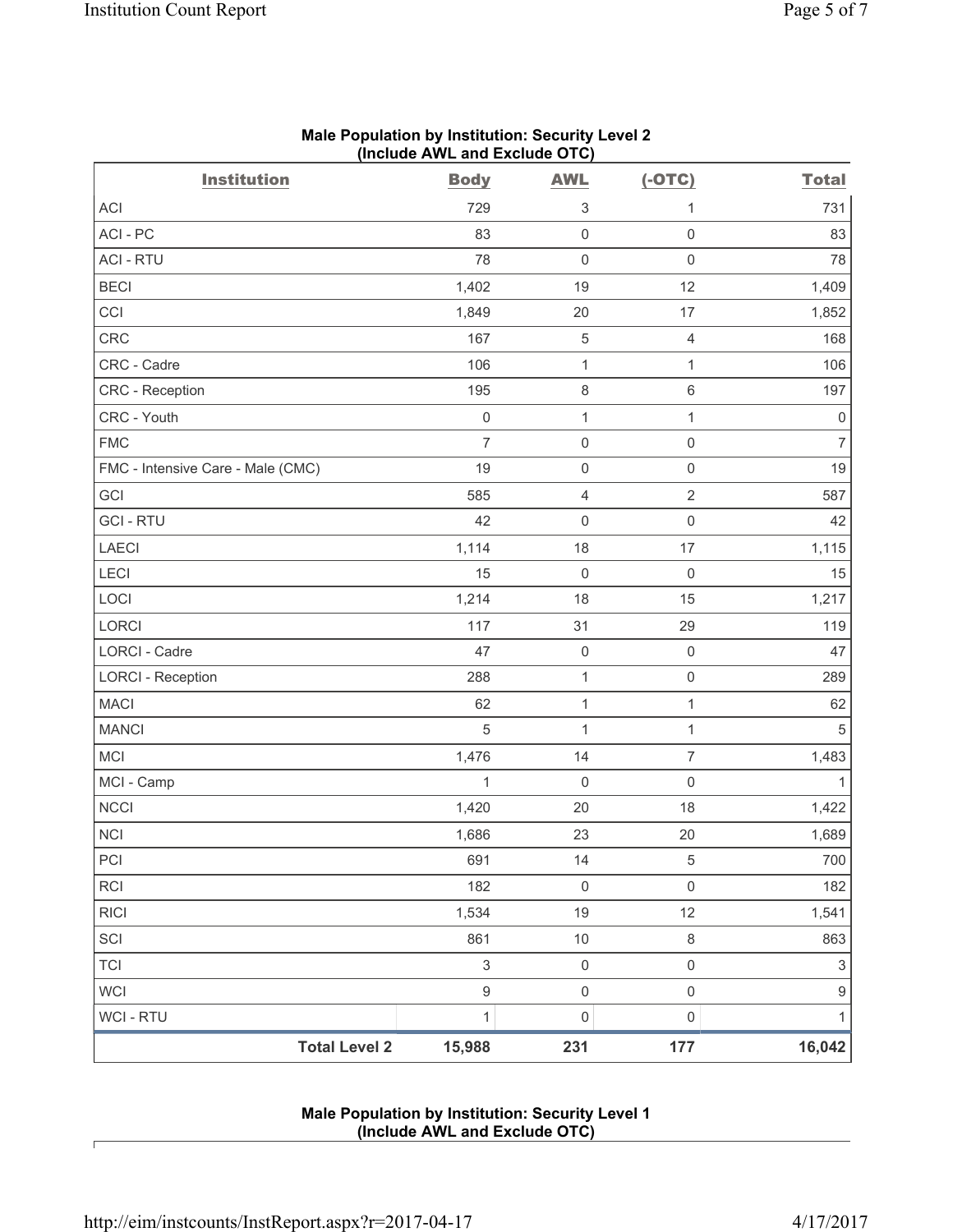| <b>Institution</b>                | <b>Body</b>    | <b>AWL</b>                | $(-OTC)$            | <b>Total</b>   |
|-----------------------------------|----------------|---------------------------|---------------------|----------------|
| <b>ACI</b>                        | 700            | 3                         | 1                   | 702            |
| ACI - PC                          | $\overline{2}$ | $\mathsf 0$               | $\mathsf 0$         | $\overline{2}$ |
| <b>ACI - RTU</b>                  | 32             | $\mathsf 0$               | $\mathsf 0$         | 32             |
| <b>BECI</b>                       | 797            | 11                        | $6\,$               | 802            |
| <b>BECI</b> - Camp                | 486            | $\mathsf{O}\xspace$       | $\mathsf{O}\xspace$ | 486            |
| CCI                               | 735            | $\overline{7}$            | $\,6\,$             | 736            |
| <b>CRC</b>                        | 119            | $\ensuremath{\mathsf{3}}$ | $\sqrt{3}$          | 119            |
| <b>CRC</b> - Reception            | 70             | 4                         | $\sqrt{2}$          | 72             |
| <b>FMC</b>                        | 395            | 18                        | 1                   | 412            |
| FMC - Intensive Care - Male (CMC) | 23             | $\mathbf 0$               | $\mathsf{O}\xspace$ | 23             |
| GCI                               | 557            | 13                        | $\overline{7}$      | 563            |
| GCI - Camp                        | 762            | $\mathbf{1}$              | 1                   | 762            |
| <b>GCI-RTU</b>                    | 14             | $\mathsf 0$               | $\mathsf 0$         | 14             |
| <b>LAECI</b>                      | 658            | 4                         | $\mathfrak{S}$      | 659            |
| LECI                              | 10             | 1                         | $\mathsf{O}\xspace$ | 11             |
| LECI - Camp                       | 160            | $\mathsf{O}\xspace$       | $\mathsf 0$         | 160            |
| LOCI                              | 1,008          | $\sqrt{2}$                | $\mathbf{1}$        | 1,009          |
| <b>LORCI</b>                      | 53             | $\boldsymbol{9}$          | $\boldsymbol{9}$    | 53             |
| <b>LORCI - Cadre</b>              | 8              | 0                         | $\mathsf 0$         | $\,8\,$        |
| <b>LORCI - Reception</b>          | 149            | $\mathsf 0$               | $\mathsf 0$         | 149            |
| MACI - Minimum                    | 1,297          | $\overline{7}$            | $\,6\,$             | 1,298          |
| <b>MANCI</b>                      | 19             | $\boldsymbol{9}$          | $\,$ 5 $\,$         | 23             |
| MANCI - Camp                      | 416            | $\mathsf 0$               | $\mathsf{O}\xspace$ | 416            |
| <b>MCI</b>                        | 492            | 10                        | $\overline{2}$      | 500            |
| MCI - Camp                        | 325            | $\mathsf{O}\xspace$       | $\mathsf 0$         | 325            |
| <b>NCCI</b>                       | 988            | 8                         | $\,$ 5 $\,$         | 991            |
| NCCI - Camp                       | 470            | $\mathsf{O}\xspace$       | $\mathsf{O}\xspace$ | 470            |
| <b>NCI</b>                        | 750            | $10$                      | $\,6\,$             | 754            |
| <b>OSP</b>                        | $\mathfrak{S}$ | $\overline{4}$            | $\mathbf{1}$        | $6\,$          |
| OSP - Camp                        | 91             | $\mathsf{O}\xspace$       | $\mathsf 0$         | 91             |
| PCI                               | 1,333          | 28                        | 13                  | 1,348          |
| <b>RICI</b>                       | 1,060          | 12                        | $\,6\,$             | 1,066          |
| SCI                               | 1,147          | $\,8\,$                   | $\mathfrak{S}$      | 1,152          |
| <b>TCI</b>                        | 42             | 4                         | $\overline{2}$      | 44             |
| TCI - Camp                        | 450            | $\mathsf{O}\xspace$       | $\mathsf{O}\xspace$ | 450            |
| <b>TOCI</b>                       | 145            | $\overline{c}$            | 1                   | 146            |
| <b>Total Level 1</b>              | 15,766         | 178                       | 90                  | 15,854         |

**High Offender ID's**